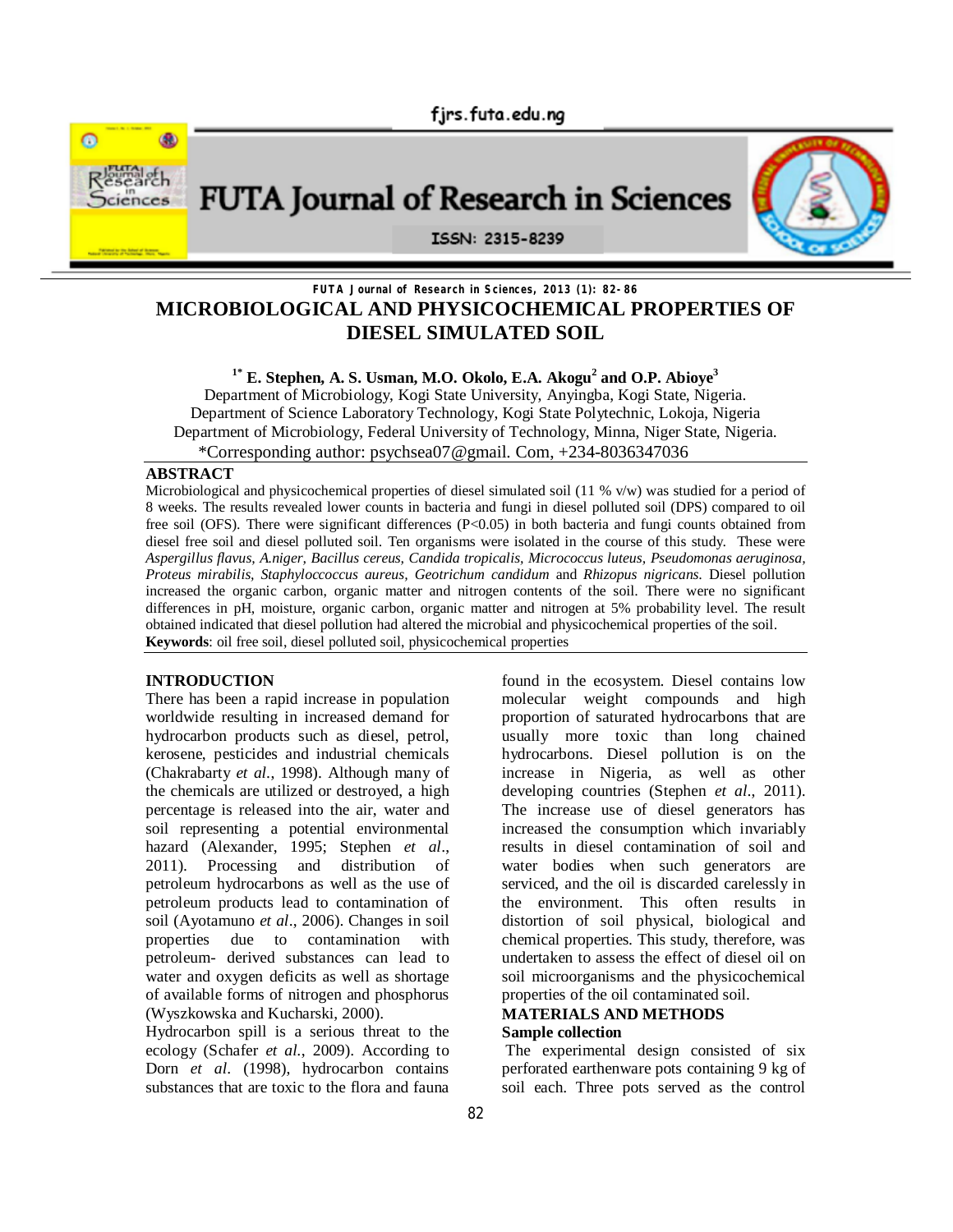(Diesel free soil, DFS) while the other three pots were simulated with one litre of diesel each (Diesel polluted soil, DPS) to achieve an 11.11% pollution level. The soil samples were collected bi-weekly for a period of 8 weeks (May –June, 2012) and homogenized before analysis. The pots were perforated to increase aeration and to avoid water logging.

## **Laboratory/ statistical methods**

The pH of the soil was determined at ambient temperature using glass electrode pH and conductivity meter (Hannia, Italy) in 1:1 water to soil ratio. Nitrogen was determined by the micro Kjedahl method (Ibitoye, 2006) while phosphorus was determined as described by Murphy and Riley (1962). The ignition method of Akinsanmi (1975) was used to determine the organic matter content, while the dry weight method was used to determine the moisture content. Microbiological analysis was carried out following the procedure described by Harrigan and McCane (1990). Frequency and occurrence of organisms was determined using the approach of Dung and Stephen (2010). Descriptive statistics and paired T-test was performed using SPSS version 16. Experimental precision achieved was reported at  $p \leq 0.05$  levels.

#### **RESULTS**

Figure 1 shows the total viable count of bacteria obtained from the soil samples analysed. The count in diesel free soil (DFS) ranged from  $1.1x\ 10^7$  to  $4.2 \times 10^7$  cfu/g and  $8.0$  $x10^6$ -2.6x10<sup>7</sup> cfu/g for diesel polluted soil (DPS). DFS had higher counts than DPS. There were significant differences (P>0.05) in the bacterial counts obtained from DFS and DPS. Figure 2 shows the fungal count obtained from the soil samples- DFS and DPS. The counts ranged from  $3.0 \times 10^6$  to  $13.0 \times 10^6$ cfu/g for DFS,  $1.0 \times 10^6 - 7.0 \times 10^6$  cfu/g for DPS. The fungi counts were higher in DFS than DPS. There were significant differences (P>0.05) in the fungal counts obtained from DFS and DPS. Table 1 show the frequency and occurrence of microorganisms isolated in this study. The bacteria were *Bacillus cereus, Micrococcus luteus, Pseudomonas aeruginosa, Proteus mirabilis* and *Staphylococcus aureus*  while the fungi include *Aspergillus flavus, A. niger, Candida tropicalis, Geotrichum candidum* and *Rhizopus nigricans. Aspergillus* 

*flavus* had the highest frequency of occurrence (14.58%) followed by *A. niger* and *Pseudomonas aeruginosa* (12.50%). The least frequency of occurrence was observed in *Geotrichum candidum* (6.25%).

Table 2 show the mean physicochemical properties of the soil samples analysed. The pH of all the samples tends towards alkalinity. The values obtained for pH, organic carbon, organic matter content, nitrogen and moisture were higher in diesel polluted soil than in diesel free soil while phosphorus concentration was higher in diesel free soil than in diesel polluted soil. There were no significant differences (P>0.05) in the pH, organic carbon, organic matter content, nitrogen and moisture between the diesel free soil (DFS) and diesel polluted soil (DPS). However, a significant difference was observed in the phosphorus concentration between diesel free soil (DFS) and diesel polluted soil (DPS).





**Figure 1: Total viable bacteria counts obtained from soil samples analysed**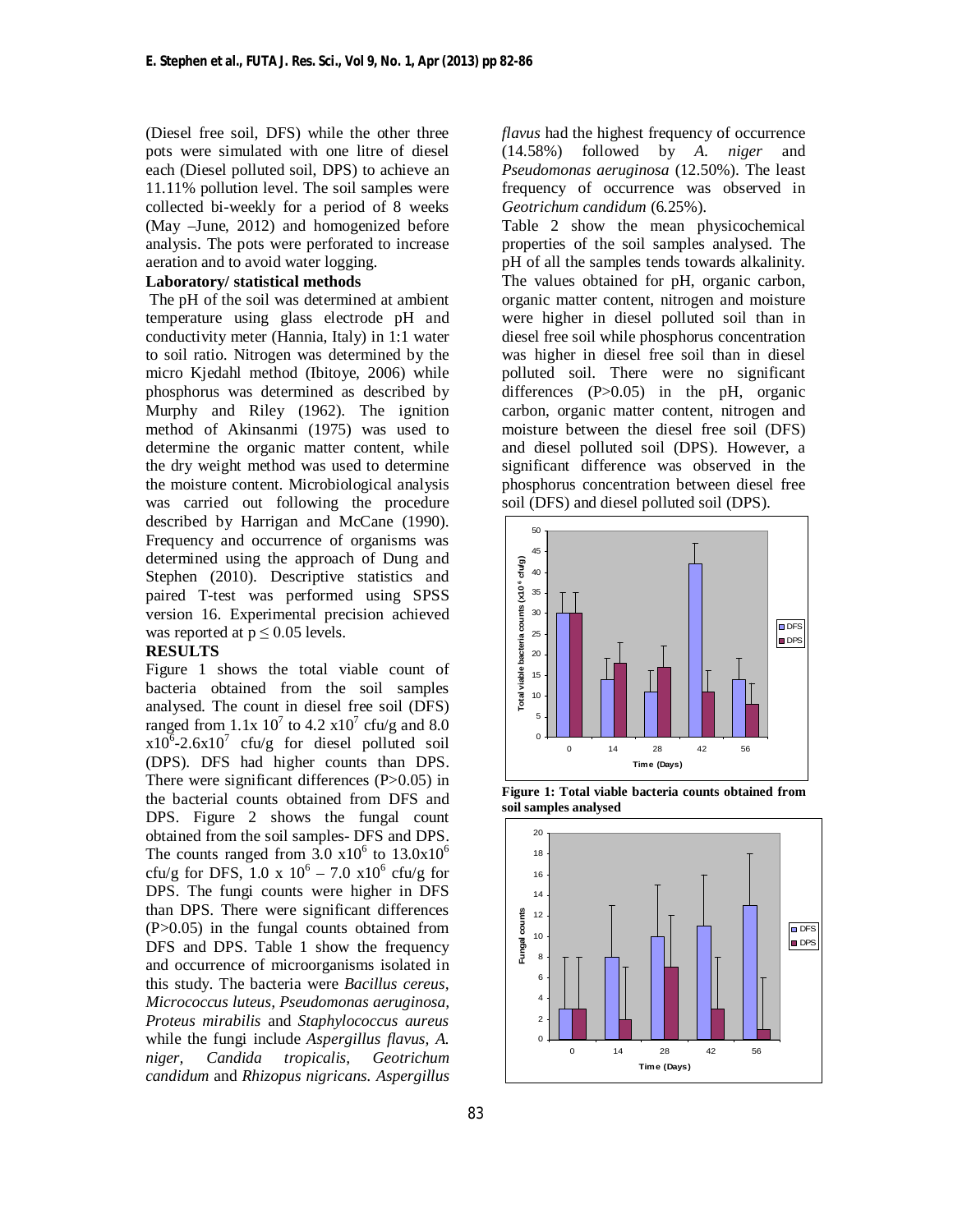**Figure 2: Fungi counts obtained from soil samples analysed** 

| Isolates                 | <b>DFS</b> | <b>DPS</b> | Total | Percentage    |
|--------------------------|------------|------------|-------|---------------|
| Aspergillus flavus       |            |            |       | 14.58         |
| A. niger                 |            |            |       | 12.50         |
| Bacillus cereus          |            |            |       | 10.41         |
| Candida tropicalis       |            |            |       | 10.41         |
| Geotrichum candidum      |            |            |       | 6.25          |
| Microccoccus luteus      |            |            |       | 8.33          |
| <i>Proteus mirabilis</i> |            |            |       | 8.33          |
| Pseudomonas aeruginosa   |            |            | h     | 12.50         |
| Rhizopus nigricans       |            |            |       | 8.33          |
| Staphylococcus aureus    |            |            |       | 8.33          |
| Total                    |            |            | 48    | $\approx 100$ |

\_\_\_\_\_\_\_\_\_\_\_\_\_\_\_\_\_\_\_\_\_\_\_\_\_\_\_\_\_\_\_\_\_\_\_\_\_\_\_\_\_\_\_\_\_\_\_\_\_\_\_\_\_\_\_\_\_\_\_\_\_\_\_\_\_\_\_\_\_\_\_\_\_\_\_\_\_\_\_\_\_

**Table 1: Frequency and occurrence of microorganisms in soil samples analysed**

DFS: Diesel free soil, DPS: Diesel polluted soil

| Table 2: Physicochemical characteristics of soil sample analysed (mean $\pm$ standard error of |  |
|------------------------------------------------------------------------------------------------|--|
| mean).                                                                                         |  |

| <b>DFS</b>                    | <b>DPS</b>                   |
|-------------------------------|------------------------------|
| $7.14 \pm 0.18$               | $7.34 \pm 0.08$              |
| $1.14 \pm 0.08$               | $1.43 \pm 0.30$              |
| $2.01 \pm 0.14$               | $2.47 \pm 0.52$              |
| $0.25 \pm 0.02$               | $0.32 \pm 0.06$              |
| $17.60 \pm 3.40$              | $21.57 \pm 1.87$             |
| $7.83 \pm 0.39$ <sup>a,</sup> | $7.44 \pm 0.36^{\mathrm{b}}$ |
|                               |                              |

<sup>a,b</sup>: means denoted by different superscripts along the same row are significantly ( $p < 0.05$ ) different.

#### **DISCUSSION**

Higher bacteria and fungal counts were observed in Diesel free soil (DFS) compared to Diesel Polluted Soil (DPS). This could be attributed to non- exposure of DFS to Diesel which did not distort the biological and physical properties of the soil. This is in agreement with Leahy and Colwell (1990) and Stephen *et al*. (2011). These researchers reported higher bacteria counts in unpolluted soil than polluted soil. The low microbial counts in DPS may be due to inability of some organisms to withstand the high concentration of the diesel (11.11% pollution level) in the environment. This finding is similar to that of Bossert and Bartha (1994) who observed low

microbial counts in polluted soil and attributed it to harmful metabolites and toxic compounds in the environment as a result of petroleum degradation. Ten organisms were isolated in the course of the study. These were *Bacillus cereus, Micrococcus luteus, Pseudomonas aeruginosa, Proteus mirabilis, Staphyloccoccus aureus, Aspergillus flavus, A.niger, Candida tropicalis, Geotrichum candidum* and *Rhizopus nigricans.* These organisms have been isolated elsewhere from hydrocarbon polluted soil (Ijah and Abioye, 2003; Okereke *et al*., 2007; Stephen *et al*., 2011;Stephen and Egene, 2012). Ijah and Abioye (2003) reported the predominance of *Bacillus spp* in kerosene spilled site in Minna,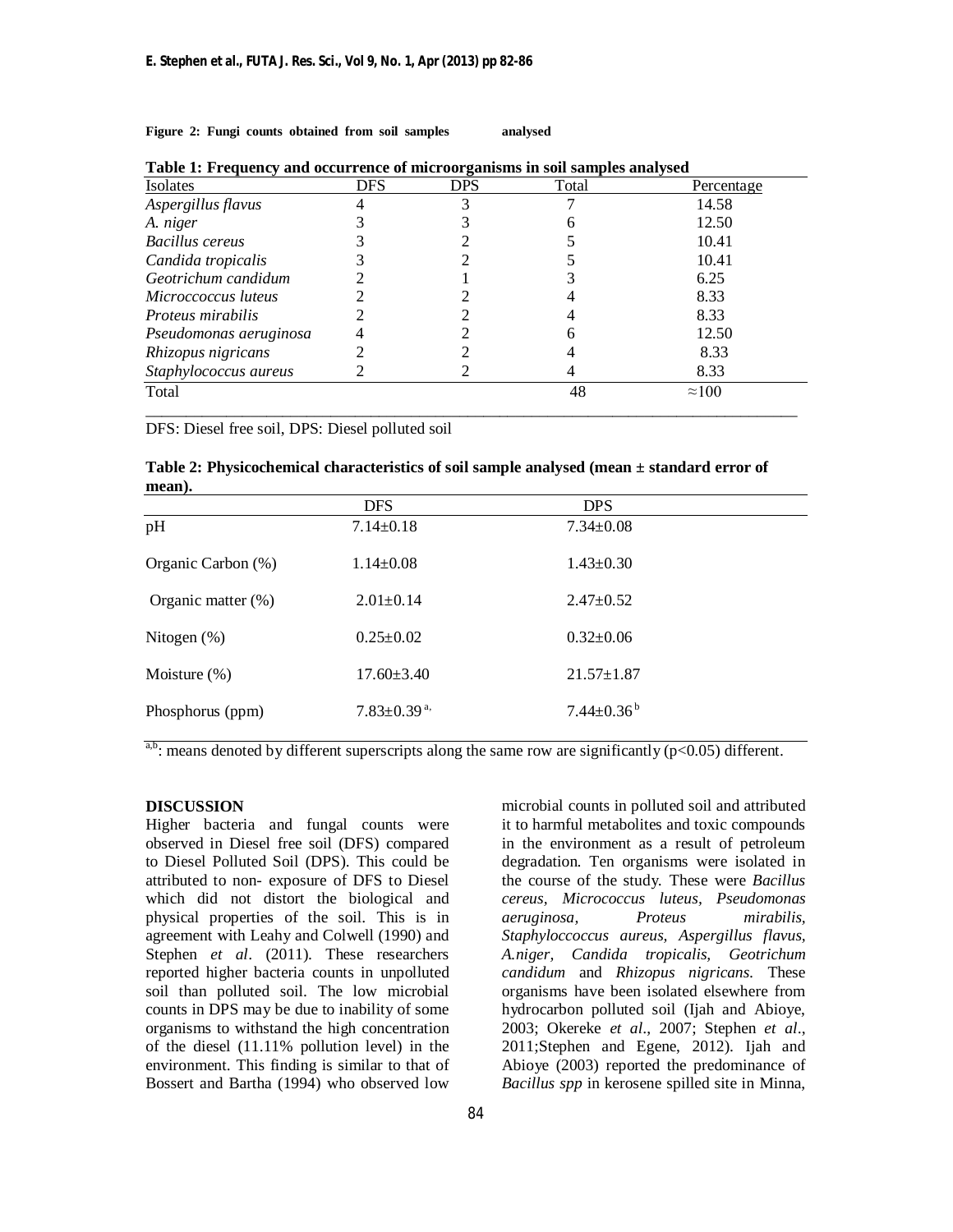Niger State, Nigeria while Okereke *et al*. (2007) reported consistent isolation of *Pseudomonas, Bacillus spp and Staphylococcus spp* in oil spill sites in Egema*,*  Imo State, Nigeria. According to Chikere *et al*. (2009), hydrocarbon polluted soils are dominated by Gram negative bacteria such as *Pseudomonas spp* and *Proteus spp*. *Aspergillus flavus* and *A. niger* have been reported as fungi that degrade hydrocarbons. Kuiper *et al*. (2004), Okereke *et al*. (2007), Nkweenleng *et al*. (2008) and Chikere *et al*. (2009) reported the crude oil degradative abilities of *A. flavus* and *A. niger* isolated from oil spilled sites. The pH of the soil samples tend towards neutrality. This range of pH has been reported by Bossert and Bartha (1994) and Stephen and Egene (2012) to favour the degradation of diesel oil. Similar pH values were observed by Stephen *et al.* (2011) and Stephen and Egene (2012) from diesel and waste lubricating oil polluted soils.

The higher organic carbon and organic matter contents observed in DPS compared to DFS may be as a result of the addition of the diesel to the soil. Similar result was reported by Stephen *et al*. (2013) in spent lubricating oil polluted soil subjected to phytoremediation. Organic carbon serves as source of energy for the metabolism of the diesel from the soil.

 Nitrogen content of DPS was slightly higher than DFS. This agrees with the findings of Stephen and Ijah (2011) and Stephen and Egene (2012). These investigators reported increase nitrogen contents of soil polluted by hydrocarbons. The reason could be due to higher organic matter content in the diesel polluted soil.

The moisture content in DFS was lower than DPS. This observation may be due to low permeability and infiltration of water in the diesel polluted soil compared to the diesel free soil (Edema *et al*., 2011).

The phosphorus concentration was higher in DFS than DPS. This observation is contrary to that of Stephen and Egene (2012) who reported higher phosphorus content in spent lubricating oil polluted soil compared to oil free soil and attributed it to the presence of the oil. The higher phosphorus content in DFS relative to DPS may be due to the existence of reduced condition in the soil that made

phosphorus soluble and brought some into solution (Ayotamuno *et al*., 2006).

## **CONCLUSION**

The results of this study show that diesel polluted soils had high organic carbon, organic matter, nitrogen and moisture than diesel free soil. This is an indication that pollution of the environment with diesel accidentally or due to human activities can enter the food chain and seriously affects animal and human health; distort the microbial population and consequently the soil physicochemical properties. Hence, there is a need to enlighten the public against the danger posed by indiscriminate disposal of diesel oil in the environment.

#### **REFERENCES**

- **Alexander,** M. (1995). How toxic are chemicals in the soil? Environmental Science and Technology 29: 2713-2717.
- **Akinsanmi, O.** (1975). Certificate Agricultural Science. Longman, Nigeria. Pp 104-112.
- **Ayotamuno, M. J., Kogbara, R. B. and Egwuenum, P. N**. (2006). Comparism of corn and elephant grass in the phytoremediation of a petroleum hydrocarbon contaminated agricultural soil in Port-Harcourt, Nigeria. Journal of Agriculture and Environment 4 (2&4): 218- 222.
- **Bossert, I. and Bartha, R.** (1994). The fate of petroleum in soil ecosystem. In : Petroleum Microbiology, Macmillan, New York, U.S.A, pp 435-473.
- **Chakrabarty, T., Subrahmanyam, P. V. R. and Sundaresan, B. B.** (1998). Biodegradation of recalcitrant industrial waste. Journal of Applied Sciences 2: 172- 184.
- **Chikere, C. B., Okpokwasili, G. C. and Chikere, B. O.** (2009). Bacterial diversity in a tropical oil polluted soil undergoing bioremediation. African Journal of Biotechnology 8(11): 2535-2540.
- **Dorn , P. B., Vipond, J. P., Salanitro, T. E. and Wisniewski, H. L**. (1998). Assessment of the acute toxicity of crude oil in soils using earthworms, microtoxic and plants. Chemosphere 37: 845-860.